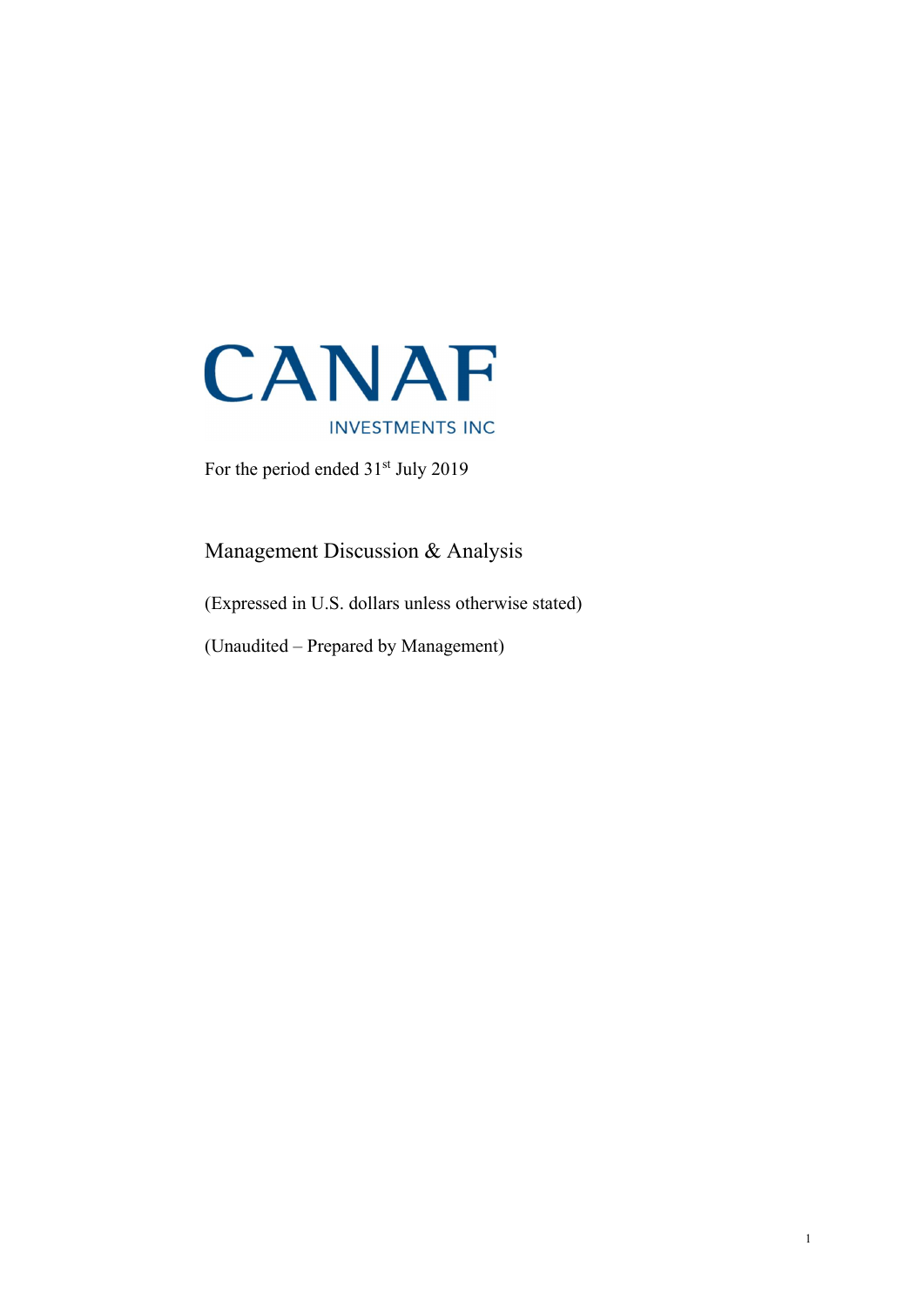### **INTRODUCTION**

Date Prepared: September 24, 2019.

This Management Discussion and Analysis, ("MDA") covers the operations of Canaf Investments Inc. (formerly Canaf Group Inc.) ("Canaf" or the "Corporation") for the quarter ended July 31, 2019 and should be read in conjunction with the audited consolidated Financial Statements for the year ended October 31, 2018 and related notes and the consolidated interim unaudited Financial Statement for the quarter ended July, 31, 2019. The Financial Statements are presented in accordance with International Financial Reporting Standards ("IFRS"). Canaf's accounting policies are described in Note 2 of the interim unaudited Financial Statement for the quarter ended July, 31, 2019. The financial statements together with this MDA are intended to provide investors with a reasonable basis for assessing the financial performance of the Corporation.

All dollar amounts are expressed in US dollars, the functional currency of the Corporation, unless otherwise stated. The Corporation's listing on the TSX-V however, is quoted in Canadian Dollars. Additional information relating to the Corporation is available on SEDAR at www.sedar.com. or at Corporation's website at canafgroup.com.

#### DESCRIPTION OF BUSINESS

Canaf is incorporated in the Province of British Columbia with two wholly owned subsidiaries in South Africa, Quantum Screening and Crushing (Pty) Limited ("Quantum"), and Canaf Investments (Pty) Ltd, ("Canaf Ltd").

Quantum, through its 70% owned subsidiary, Southern Coal (Pty) Ltd. ("Southern Coal"), processes anthracite coal into de-volatised anthracite (calcined anthracite) for sale mostly to steel and ferromanganese manufacturers as a substitute product for coke.

Canaf Investments (Pty) Ltd, incorporated in 2019, acts as Canaf's South African holding company with the intention of creating a diverse Corporation focused on sustainable and long-term growth sectors within South Africa. Canaf Investments (Pty) Ltd owns 100% of Canaf Estate Holdings (Pty) Ltd., ("CEH").

#### Southern Coal – Calcined Anthracite, South Africa

Southern Coal produces calcined anthracite, which is primarily sold as a substitute to coke in sintering processes, by feeding anthracite coal through its rotary kilns, at temperatures between 900 and 1100 degrees centigrade; the volatiles are driven off and the effective carbon content increased.

Southern Coal's clients are world leaders in steel and ferromanganese production. Southern Coal's three kilns operate near Newcastle, KwaZulu Natal.

### Canaf Estate Holdings – Property Investments, South Africa

CEH is a property investment company focused on acquiring, redeveloping and renting properties primarily within the suburbs of the old Johannesburg CBD.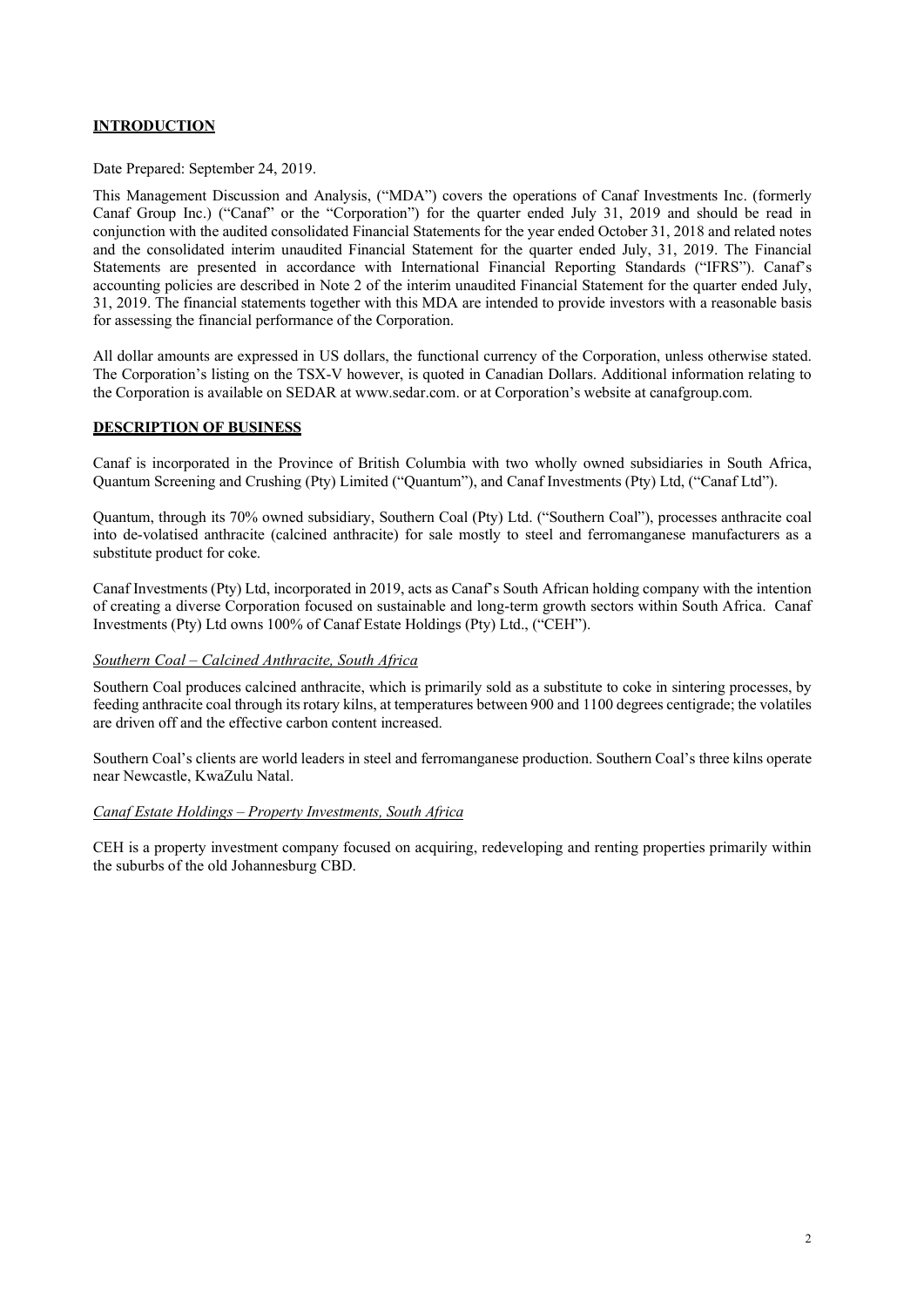# OVERALL PERFORMANCE AND OUTLOOK

Sales grew in Q3 2019 to \$3,422,222, which is in line with sales of the same quarter in 2018 (\$3,444,253). Year to date sales are \$7,680,313, which is 37% behind last year's sales (2018: \$12,137,604). Gross profit margins are up in Q3 (2019: 11%, \$384,581) compared to the same quarter in 2018 (2018: 7%, \$235,093) Net income for the third quarter was \$222,208, (2018: \$65,008) and year to date is \$413,286 (2018: \$516,105); while this is still \$102,819 (20%) behind last year, it's a reflection that the decline seen in the first two quarters is reversing.

The main reason for the increase in sales in comparison to the previous quarter is due to an increase in demand from existing customers. The Company can also confirm also that it expects to reflect a further increase in sales in Q4, as a new customer comes online.

The Company is pleased to confirm that the trials sent to a new potential customer in Q1 2019 have materialized in to an intention for a regular off-take; this increase in demand should be reflected in Q4 2019.

During the period, the Company completed the transfer of its first property investment in Johannesburg for an overall cost of approximately \$125,000. The property should yield a net return of in excess of 10% per annum.

Whilst the Corporation has reported sales and profits for the period that are behind compared to the prior year, operating margins have improved and the company continues to generate a healthy level of free cashflow which the boards intends to utilize for further growth in new sectors.

#### Selected Financial Information

Due to the Corporation being listed on the TSX-V and it share price is quoted in Canadian Dollars, the Corporation has converted some key financial information included in this report to Canadian dollars. The following financial information is derived from the Corporation's financial statements for the quarter ended July 31, 2019, with a comparison in Canadian Dollars.

|                                              | July 31               |              | <b>Jul 31</b> |                       |  |  |
|----------------------------------------------|-----------------------|--------------|---------------|-----------------------|--|--|
|                                              | <b>9 Months Ended</b> |              |               | <b>9 Months Ended</b> |  |  |
|                                              | 2019                  | 2018         | 2019          | 2018                  |  |  |
|                                              | US\$                  | US\$         | <b>CDNS</b>   | <b>CDNS</b>           |  |  |
| Conversion 1.00 US (av. months)              |                       |              | 1.331         | 1.304                 |  |  |
|                                              |                       |              |               |                       |  |  |
| Revenue from Sales                           | 7,680,313             | 12,137,604   | 10,221,211    | 15,831,113            |  |  |
| Cost of Sales                                | (6,887,814)           | (11,204,417) | (9,166,528)   | (14,613,955)          |  |  |
| <b>Gross Profit</b>                          | 792,499               | 933,187      | 1,054,683     | 1,217,159             |  |  |
| Expenses                                     | (362, 240)            | (444, 535)   | (482,081)     | (579, 808)            |  |  |
| Interest Income                              | 127,108               | 53,645       | 169,160       | 69,969                |  |  |
| Other Income                                 | 13,469                | $\theta$     | 17,925        | $\Omega$              |  |  |
| Income Tax Recovery (Expense)                | (157, 550)            | (26, 192)    | (209, 673)    | (34, 162)             |  |  |
| Net Income for the year                      | 413,286               | 516,105      | 550,014       | 673,157               |  |  |
| Attributable to the Shareholders             | 291,683               | 516,105      | 388,182       | 673,157               |  |  |
| Attributable to the Non-Controlling Interest | 121,602               | $\theta$     | 161,832       | $\theta$              |  |  |
| <b>Adjusted EBITDA</b>                       | 737,339               | 820,657      | 981,274       | 1,070,385             |  |  |
|                                              |                       |              |               |                       |  |  |
| Conversion 1.00 US (closing position)        | 2019                  | 2018         | 1.310         | 1.313                 |  |  |
| <b>Total Assets</b>                          | 5,730,289             | 4,474,719    | 7,508,146     | 6,216,776             |  |  |
| <b>Bank Loan</b>                             | $\theta$              | 174,801      | $\Omega$      | 102,100               |  |  |
| <b>Total Equity</b>                          | 4,032,316             | 2,543,895    | 5,283,367     | 4,682,128             |  |  |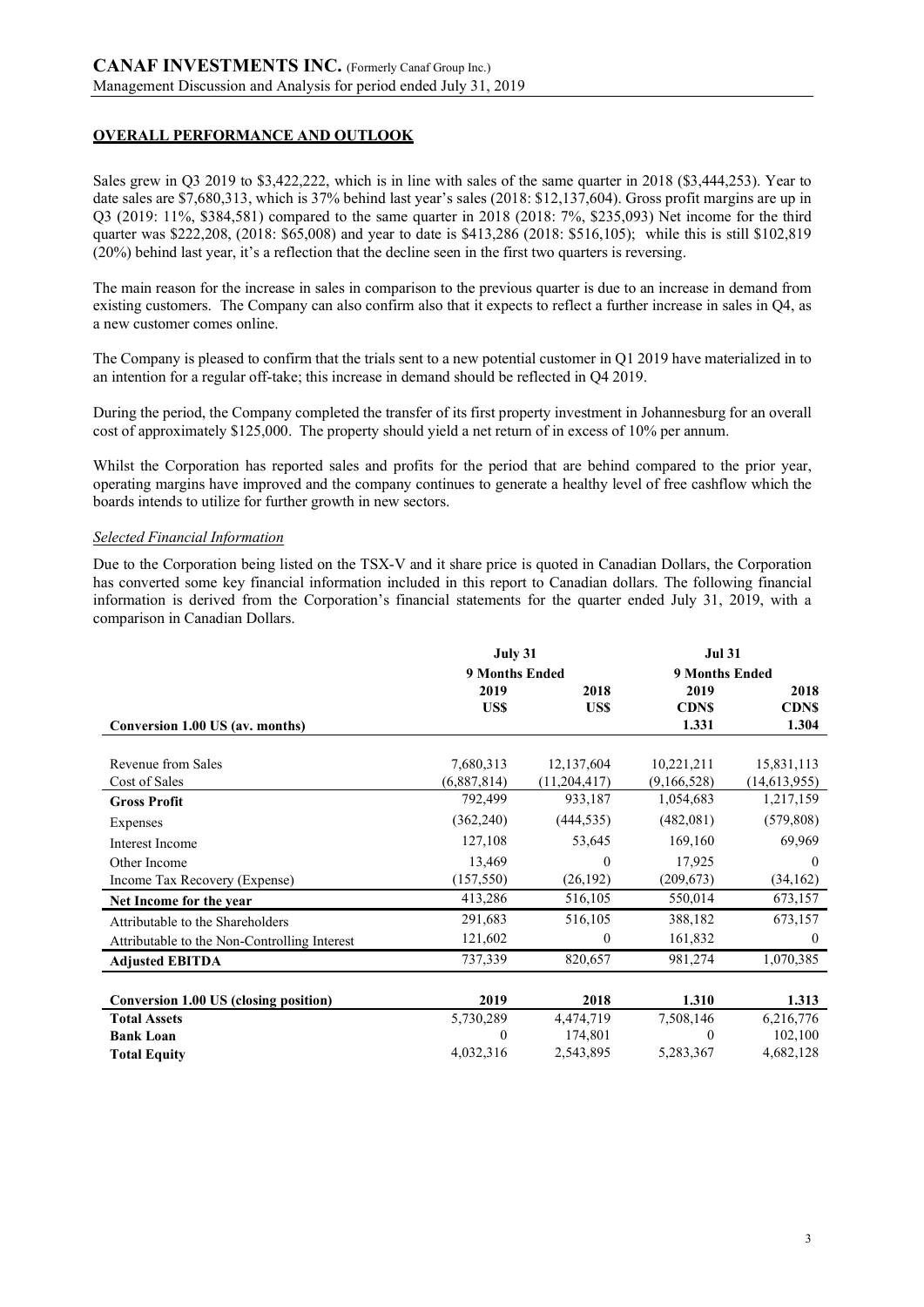### Non- GAAP Performance Measures

The Corporation has included additional financial performance measures in this MD&A, such as adjusted EBITDA. The Corporation believes that, in addition to conventional measures prepared in accordance with IFRS, certain investors use this information to evaluate the Corporation's underlying performance of its core operations and its ability to generate cash flow. Accordingly, it is intended to provide additional information and should not be considered in isolation or as a substitute for measures of performance prepared in accordance with IFRS.

### \*Reconciliation of Adjusted EBITDA and Profit

|                                 | July 31        |           | July 31              |                      |
|---------------------------------|----------------|-----------|----------------------|----------------------|
|                                 | 9 Months Ended |           | 9 Months Ended       |                      |
|                                 | 2019           | 2018      | 2019                 | 2018                 |
| Conversion 1.00 US Dollar Rate  | US\$           | US\$      | <b>CDNS</b><br>1.331 | <b>CDNS</b><br>1.304 |
| Net Income for the year         | 413,286        | 516,105   | 550,014              | 673,157              |
| Interest Paid                   | 1,398          | 25,747    | 1,861                | 33,582               |
| <b>Interest Received</b>        | (127, 108)     | (53, 645) | (169,160)            | (69,969)             |
| Foreign Exchange Gain/ (Losses) | (59)           |           | (78)                 |                      |
| Depreciation                    | 292,272        | 306,258   | 388,964              | 399,453              |
| <b>Income Taxes</b>             | 157,550        | 26,192    | 209,673              | 34,162               |
| <b>Adjusted EBITDA</b>          | 737,339        | 820,657   | 981,274              | 1,070,385            |

Adjusted EBITDA represents earnings before interest, taxes, depreciation, amortization, foreign exchange gain (loss) and other revenues (expenses) as historically calculated by the Corporation.

#### BROAD-BASED BLACK ECONOMIC EMPOWERMENT TRANSACTION (B-BBEE)

As part of Southern Coal's B-BBEE transformation program, Amandla Amakhulu (Pty) Ltd, ("AAM"), a 100% black, privately owned, and ringfenced, company incorporated in South Africa, acquired 30% of the issued shares of Southern Coal, from Canaf's wholly owned subsidiary, Quantum, for the value of 18 million Rand. The financial effective date for the transaction is 01 August 2018.

Quantum in return received cumulative, redeemable preference shares in AAM in the amount of the purchase price. These preference shares shall provide preferential dividends, until redeemed by AAM. These dividends will be secured by an irrevocable direction from AAM to Southern Coal to pay Quantum such dividends from any distribution to AAM. Dividends paid to date are \$135,442.

## CLAIM AGAINST KILEMBE MINES LIMITED

In August 2006, Canaf, then known as Uganda Gold Mining, announced the termination of any further investment into its Kilembe Copper-Cobalt Project in Uganda. Since 2007, the Company has been involved in a legal dispute with Kilembe Mines Limited, ("KML"), wherein the Corporation seeks general damages, special damages and costs of the Arbitration from KML for breach of contract.. In January 2013, the high court of Uganda referred the case back to arbitration for determination.

On May 29, 2013, a preliminary meeting was held between the Company, KML and the then arbitrator. After the filing of the Statements of Claim and Defence had been concluded, the Corporation's appointed Ugandan Advocates (MMAKS Advocates) notified the board that the Arbitrator had decided to step down for personal reasons.

MMAKS Advocates and the Government's Solicitor General then agreed to a new Arbitrator, Retired Justice James Ogoola. The parties held a preliminary meeting with the Arbitrator who requested them to provide their fee estimate for the conduct of the Arbitration. The fee was later agreed between the parties and the Arbitrator with MMAKS Advocates disbursing the Corporation's portion of the fee on account. MMAKS Advocates applied for and was granted leave by the Arbitrator to file an Amended Statement of Claim on the Corporation's behalf. The parties now await for the matter to be set down for scheduling and hearing by the Arbitrator.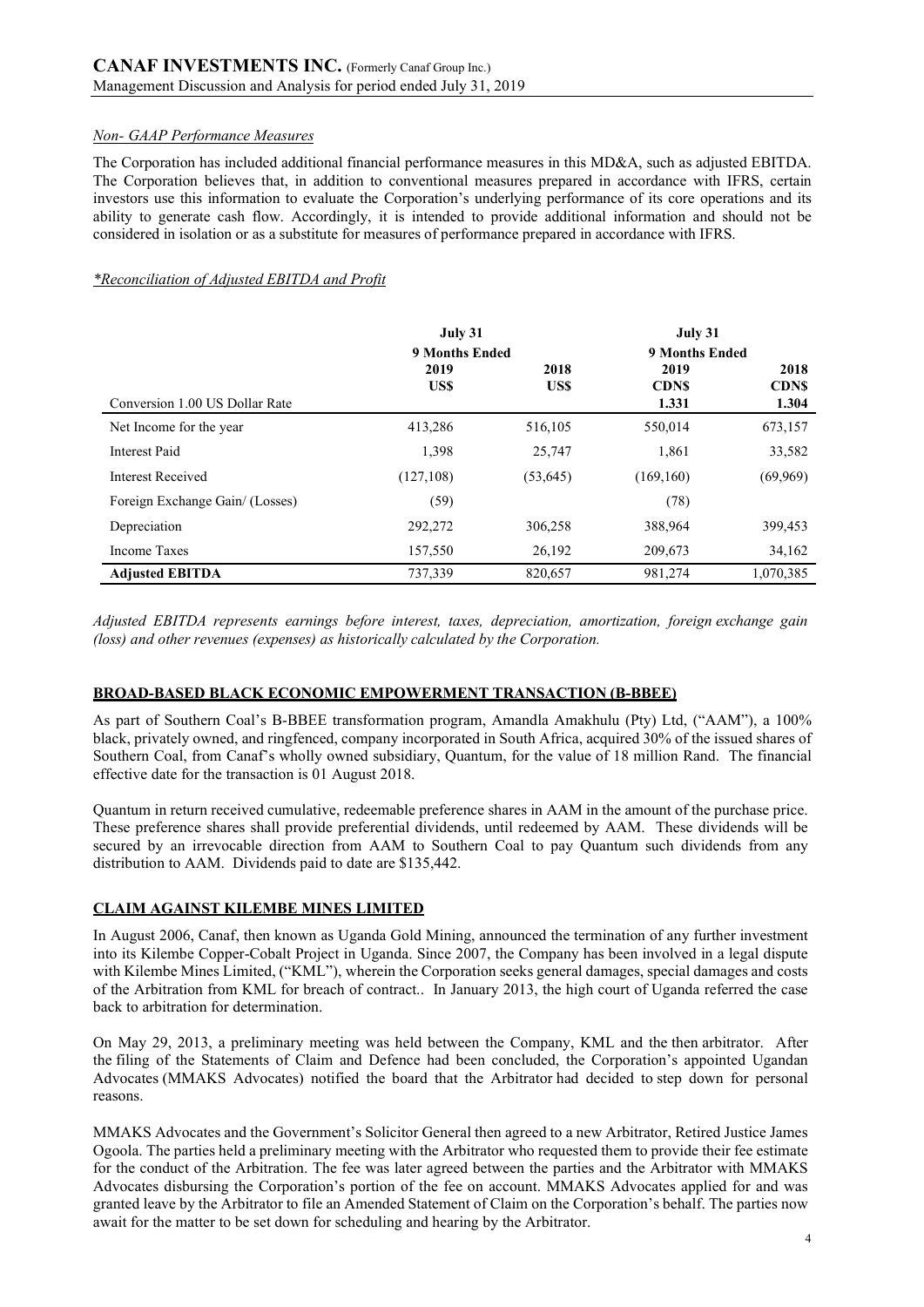The legal work, carried out by MMAKS Advocates, Kampala, against KML is at no cost to the Corporation, but any award in favour of the Corporation will be distributed to both MMAKS and the Corporation.

Despite the fact that the claim against KML Corporation remains active, the Corporation is unable to give an indication of either the quantum or any likely date by which the arbitration will be concluded.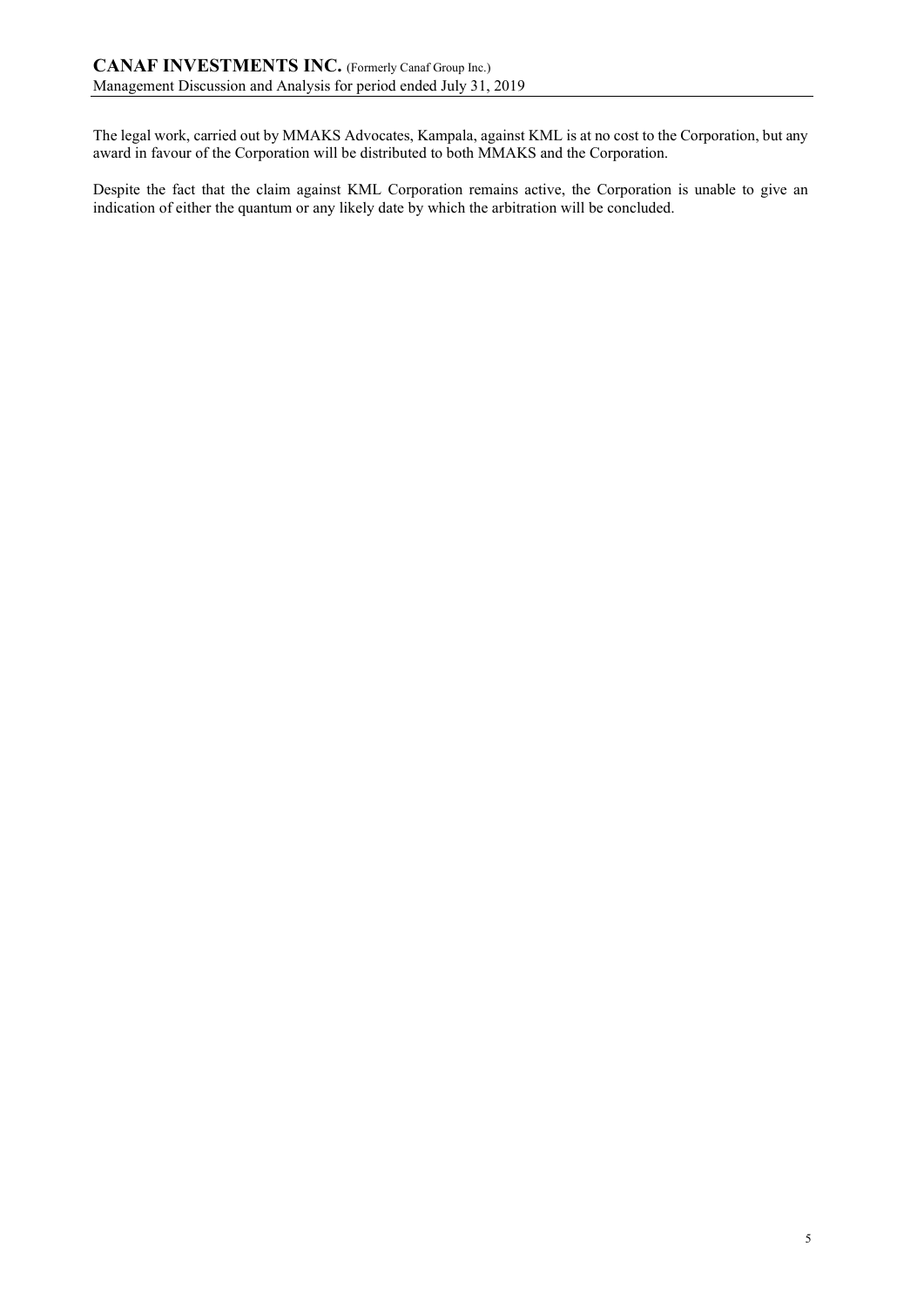### RESULTS OF OPERATIONS

### QUARTER ENDED APRIL 30, 2019

Sales improved in Q3 2019 to \$3,422,222 and nine-month revenue grew to \$7,680,313; 37% behind last year's sales (2018: \$12,137,604). Gross profits are 15% behind compared to the same 9-month period last year (2019: \$792,499, 2018: \$933,187). Net income followed the same trend being 20% behind compared to the first nine months of 2018 (2019: \$413,286, 2018: \$516,105). The expected improved sales compared to the previous quarter was driven by increased demands for Southern Coal's product from its two main customers. The Corporation expects Q4 to reflect a further increase in sales as a new customer comes online.

|                                                                    |             | <b>3 Months Ended</b>    |                                       |               | 9 Months Ended<br>July 31 |                          |             |               |
|--------------------------------------------------------------------|-------------|--------------------------|---------------------------------------|---------------|---------------------------|--------------------------|-------------|---------------|
|                                                                    | 2019        | July 31<br>2018          | Variance                              |               | 2019                      | 2018                     | Variance    |               |
|                                                                    | US\$        | US\$                     | <b>USS</b>                            | $\frac{0}{0}$ | US\$                      | US\$                     | US\$        | $\frac{0}{0}$ |
| <b>SALES</b>                                                       | 3,422,222   | 3,444,253                | (22, 031)                             | $-1\%$        | 7,680,313                 | 12,137,604               | (4,457,291) | $-37%$        |
| <b>COST OF SALES</b>                                               | (3,037,641) | (3,209,160)              | 171,519                               | 5%            | (6,887,814)               | (11,204,417)             | 4,316,603   | 39%           |
| <b>GROSS PROFIT (LOSS)</b>                                         | 384,581     | 235,093                  | 149,488                               | 64%           | 792,499                   | 933,187                  | (140, 688)  | $-15%$        |
| <b>EXPENSES</b>                                                    |             |                          |                                       |               |                           |                          |             |               |
| General and Administrative                                         | (121,380)   | (140,009)                | 18,629                                | 13%           | (360,900)                 | (418, 788)               | 57,888      | 14%           |
| Interest on Bank Loan                                              |             | (5,838)                  | 5,838                                 | 100%          | (1,398)                   | (25,747)                 | 24,349      | 95%           |
| Foreign Exchange Gain                                              | 2,187       |                          |                                       |               | 59                        |                          | 59          |               |
|                                                                    | (119, 194)  | (145, 847)               | 26,653                                | 18%           | (362, 240)                | (444, 535)               | 82,295      | 19%           |
| <b>INCOME (LOSS)</b><br><b>BEFORE OTHER ITEM</b>                   | 265,387     | 89,246                   | 176,141                               | 197%          | 430,259                   | 488,652                  | (58, 393)   | $-12%$        |
| Interest Income                                                    | 43,200      | 8,546                    | 34,654                                | 406%          | 127,108                   | 53,645.00                | 73,463      | 137%          |
| Other Income                                                       | 2,909       | $\overline{\phantom{a}}$ | 2,909                                 |               | 13,469                    | $\overline{\phantom{a}}$ | 13,469      |               |
| <b>INCOME (LOSS)</b><br><b>BEFORE INCOME</b><br><b>TAXES</b>       | 311,496     | 97,792                   | 213,704                               | 219%          | 570,836                   | 542,297                  | 28,539      | $5\%$         |
| Current Income Tax<br>(Expense)<br>Deferred Income Tax<br>Recovery | (89, 289)   | (32, 784)                | (56, 505)<br>$\overline{\phantom{a}}$ | 172%          | (157, 550)                | (26, 192)                | (131, 358)  | 502%          |
| <b>NET INCOME (LOSS)</b><br><b>FOR THE PERIOD</b>                  | 222,208     | 65,008                   | 157,200                               | 242%          | 413,286                   | 516,105                  | (102, 819)  | $-20%$        |

### **Sales**

Revenue for Q3 was \$3,422,222 (2018: \$3,444,253), which was similar levels to the same quarter last year. Year to date revenues are 37% behind compared to the same nine months in 2018 (2019: \$7,680,313, 2018:\$12,137,604). Despite the overall sales year-to-date lagging last year, Q3 reflects a significant increase which the Company can confirm will continue in to Q4 2019.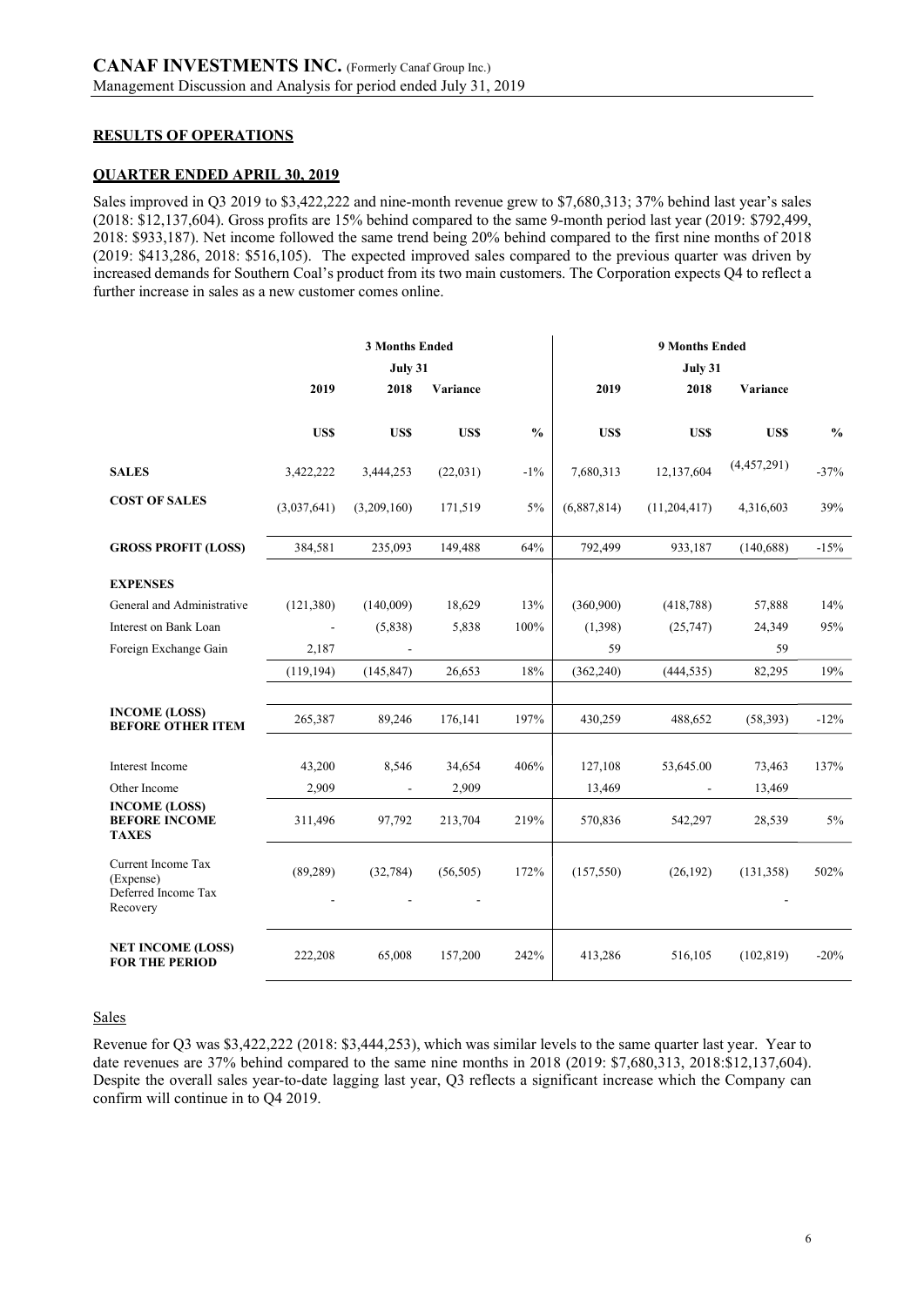## Cost of Sales

 $\overline{\phantom{a}}$ 

Cost of sales was 5% lower than the same period last year (2019: \$3,037,641, 2018: \$3,209,160) even though sales were on similar levels. The fall in operating costs compared to Q3 2018 was primarily due to reduced machinery rental costs generated by the acquisition of a front-end loader.

|                                          | <b>3 Months Ended</b> |            | <b>9 Months Ended</b> |            |  |
|------------------------------------------|-----------------------|------------|-----------------------|------------|--|
|                                          |                       | July 31    | <b>Jul 31</b>         |            |  |
|                                          | 2019                  | 2018       | 2019                  | 2018       |  |
|                                          | US\$                  | US\$       | US\$                  | US\$       |  |
| Inventories, Beginning of the Year       | 475,645               | 418,389    | 836,551               | 472,221    |  |
| Analysis Fees                            | 3,491                 | 858        | 4,689                 | 5,043      |  |
| Depreciation                             | 93,514                | 100,490    | 289,891               | 306,258    |  |
| Electricity                              | 12,036                | 127,923    | 45,361                | 385,520    |  |
| Fuel, Oil and Lubricants                 | 23,334                | 7,821      | 70,805                | 30,096     |  |
| Professional and Project Management Fees | 2,131                 | 2,768      | 9,575                 | 8,318      |  |
| <b>Medical Expenses</b>                  | 1,872                 | 1,853      | 6,899                 | 8,330      |  |
| <b>Product Purchases</b>                 | 2,952,546             | 2,684,479  | 5,635,678             | 8,864,135  |  |
| Protective Clothing                      | 3,027                 | 2,781      | 6,737                 | 7,880      |  |
| Provident Fund                           | 5,383                 | 3,165      | 13,527                | 9,648      |  |
| Machinery Rental                         | 36,510                | 112,946    | 67,720                | 369,281    |  |
| Repairs and Maintenance                  | 43,405                | 155,020    | 165,054               | 419,233    |  |
| Salaries and Benefits                    | 86,497                | 100,095    | 248,908               | 307,568    |  |
| Transportation                           | 193,002               | 176,555    | 381,171               | 696,869    |  |
| Inventories, End of the Quarter          | $-894,752$            | $-685,983$ | $-894,752$            | $-685,983$ |  |
|                                          | 3,037,641             | 3,209,160  | 6,887,814             | 11,204,417 |  |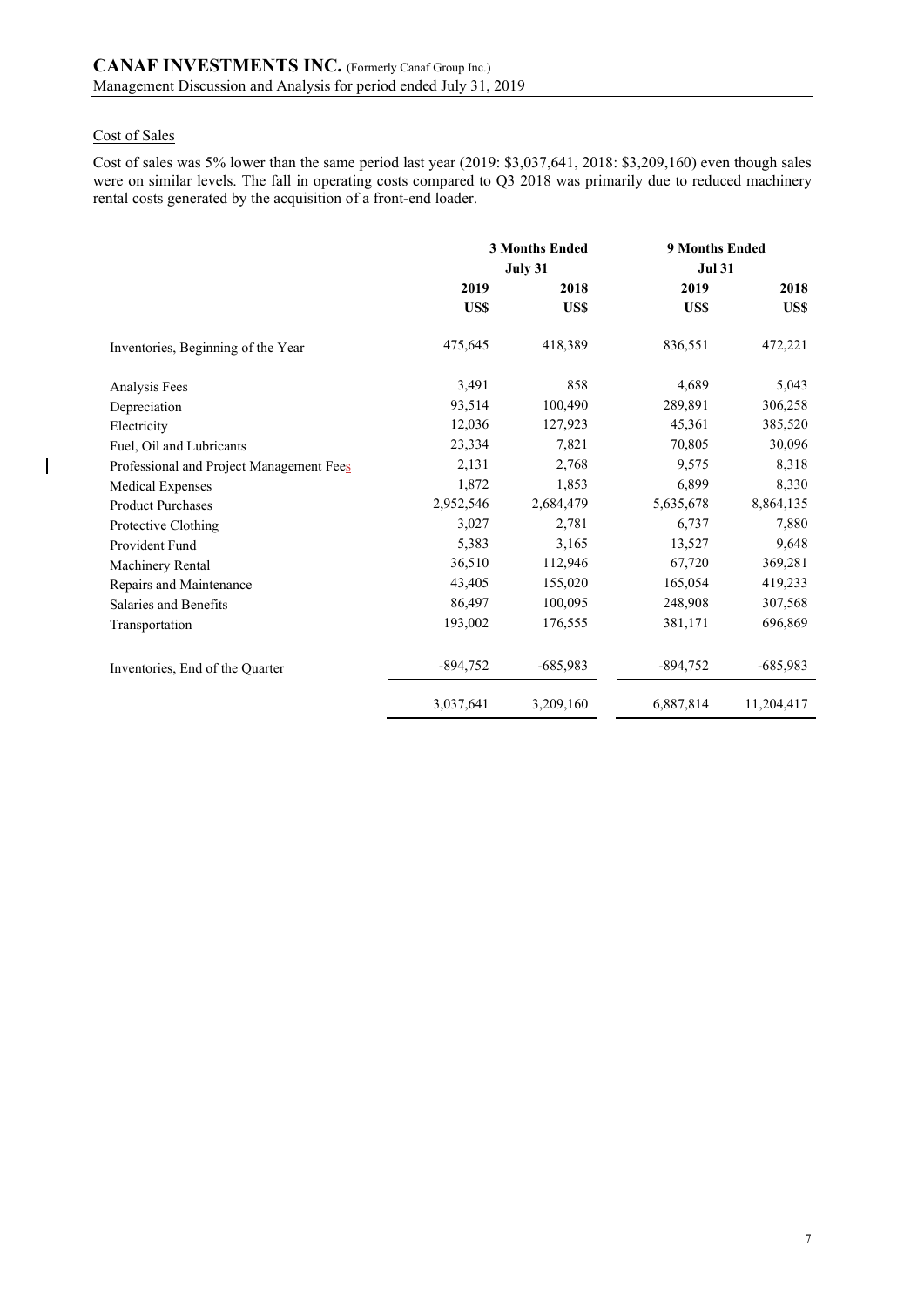### General and Administrative Expenses:

|                                           | <b>3 Months Ended</b><br>July 31 |              |          |               | 9 Months Ended<br>July 31 |                  |              |                       |
|-------------------------------------------|----------------------------------|--------------|----------|---------------|---------------------------|------------------|--------------|-----------------------|
|                                           | 2019                             | 2018         | Variance |               | 2019                      | 2018             | Varianc<br>e |                       |
|                                           | US\$                             | US\$         | US\$     | $\frac{0}{0}$ | US\$                      | US\$             | US\$         | $\frac{6}{9}$         |
| Bank Charges and Interest                 | 4,098                            | 11,582       | 7,484    | 183%          | 5,954                     | 13,160           | 7,206        | 121%                  |
| <b>Consulting Fees</b>                    | 18,626                           | 18,709       | 82       | $0\%$         | 54,698                    | 65,981           | 11,282       | 21%                   |
| Management Fees                           | 26,715                           | 29,552       | 2,837    | 11%           | 88,577                    | 99,260           | 10,683       | 12%                   |
| Office, Insurance and Sundry              | 14,115                           | 15,424       | 1,310    | 9%            | 47,589                    | 42,218           | $-5,371$     | $-11%$                |
| Professional Fees                         | 43,494                           | 39,339       | $-4,155$ | $-10%$        | 91,152                    | 95,026           | 3,874        | 4%                    |
| Promotion                                 | 758                              | $\mathbf{0}$ | $-758$   | $-100%$       | 2,243                     | $\mathbf{0}$     | $-2,243$     | $-100%$               |
| Telephone                                 | 2,157                            | 3,512        | 1,355    | 63%           | 7,065                     | 14,234           | 7,169        | 101%                  |
| Transfer Agent and Filing Fees            | 501                              | 3,986        | 3,485    | 696%          | 8,766                     | 12,720           | 3,954        | 45%                   |
| Travel                                    | 5,039                            | 11,305       | 6,266    | 124%          | 19,292                    | 30,575           | 11,283       | 58%                   |
| Broad-Based Black Economic<br>Empowerment | 5,878                            | 6,601        | 723      | 12%           | 35,563                    | 45,615           | 10,052       | 28%                   |
|                                           | 121,380                          | 140,009      | 18,629   | 15%           | 360,900                   | 418,788          | 57,888       | 16%                   |
| Foreign Exchange gain                     | $-2,187$                         | $\mathbf{0}$ | 2,187    | $-100%$       | $-59$                     |                  | 59           | $-100\%$              |
| <b>Finance Costs</b>                      | $\boldsymbol{0}$                 | 5,838        | 5,838    |               | 1,398                     | 25,747           | 24,349       | 1741<br>$\frac{0}{0}$ |
| <b>Expenses</b>                           | 119,194                          | 145,847      | 26,654   | 22%           | 362,240                   | 444,535          | 82,295       | 23%                   |
| Interest Income                           | $-43,200$                        | $-8,546$     | 34,654   | $-80%$        | $-127,108$                | $-53,645$        | 73,463       | $-58%$                |
| Other Income                              | $-2,909$                         | 0            | 2,909    | $-100%$       | $-13,469$                 | $\boldsymbol{0}$ | 13,469       | $-100\%$              |
|                                           | 73,084                           | 137,301      | 64,217   | 88%           | 221,663                   | 390,890          | 169,228      | 76%                   |

#### Expenses

Expenses for the third quarter were \$119,194, compared with \$145,847 for the same quarter in 2018, and are now 23% behind the same nine-month period in 2018 (2019: \$362,240, 2018: \$444,535). Apart from the weaker South African Rand reducing the cost of sales in USD, a number of changes in professional fees and other support services for the Canadian parent have taken place over the course of 2018, and the impact of these are being seen in the 2019 cost base.

#### Finance Costs

Repayment of the 14 million Rand loan from ABSA bank, which was drawn down in February 2015, concluded in the first quarter of 2019, and represents the finance cost of \$1,398 in the nine months ended April 30 2019.

#### Interest Income

Interest income for the quarter was \$43,200 for interest earned on cash on hand. Total interest income this financial year equals \$127,108, compared with \$53,645 for the same 9 months in 2018.

#### Comprehensive Income

The Corporation is not subject to currency fluctuations in its core activities however the Corporation is subject to transactions in various currencies and the volatility in international currency markets does have an impact on some costs and the translation into USD, the reporting currency of the Corporation. The current quarters comprehensive gain on foreign exchange to the amount of \$44,999 (2018: \$ -115,670) is primarily as a result of the translation into USD, the reporting currency. As at July 31, 2019, the Corporation has accumulated other comprehensive losses of \$1,631,276 (October 31, 2018: \$1,778,337).

The Corporation does not hedge net asset translation movements.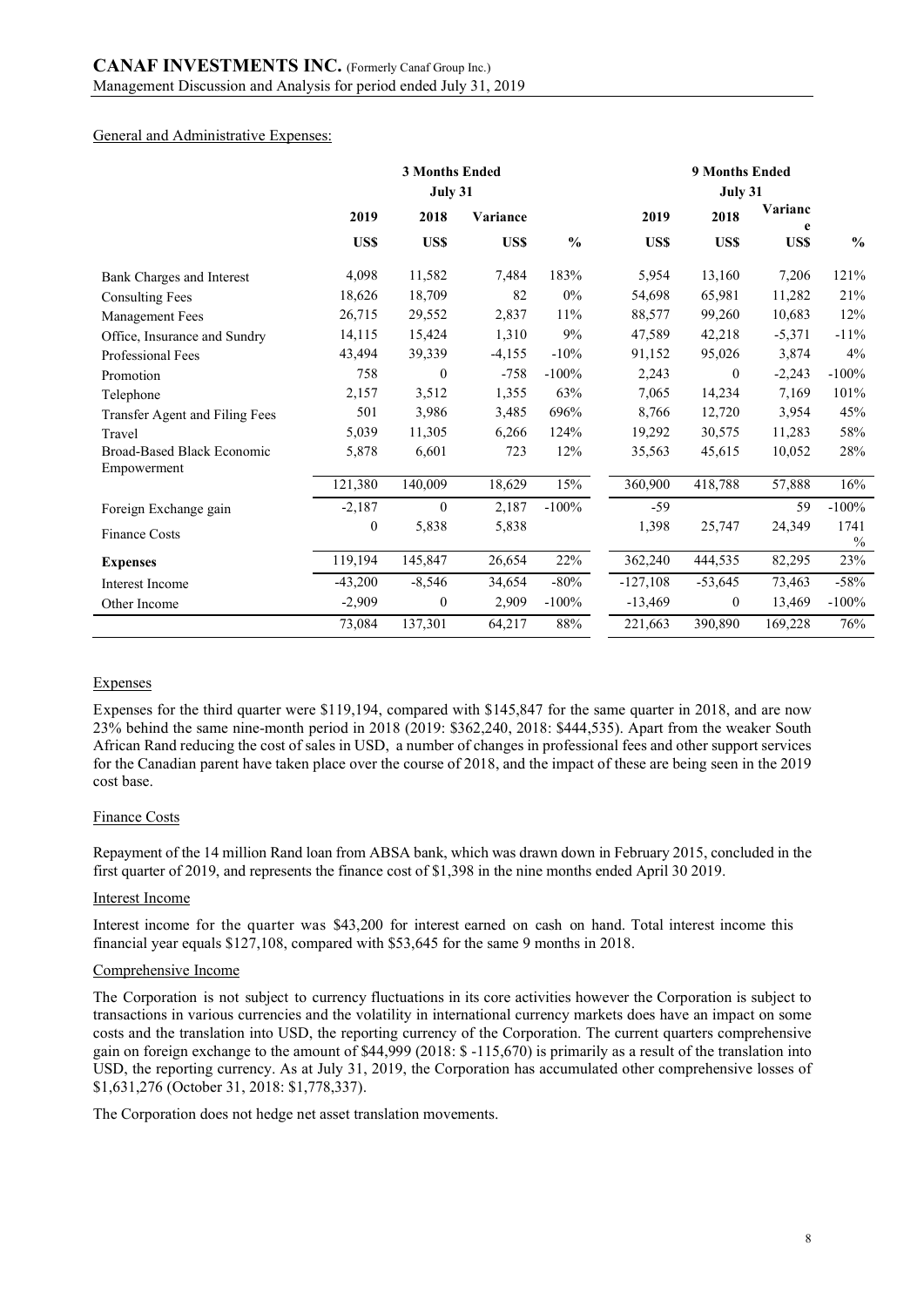## SUMMARY OF QUARTERLY RESULTS

|                                                | <b>Three Months Ended</b>                                    |            |           |            |  |
|------------------------------------------------|--------------------------------------------------------------|------------|-----------|------------|--|
|                                                | Oct 31, 2018<br>Jan 31, 2019<br>Jul 31, 2019<br>Apr 30, 2019 |            |           |            |  |
|                                                | US\$                                                         | US\$       | US\$      | US\$       |  |
| Sales                                          | 3,422,222                                                    | 1,838,458  | 2,419,633 | 2,530,979  |  |
| Gross Profit                                   | 384,581                                                      | 78,399     | 329.519   | 233,066    |  |
| Net Income (Loss)                              | 222,208                                                      | 3.711      | 187,367   | 108,996    |  |
| Net Comprehensive Income (Loss) for the period | 267,206                                                      | (284, 388) | 588,581   | (342, 307) |  |
| Basic and diluted earnings (loss) per share    | 0.00                                                         | 0.00       | 0.00      | 0.00       |  |

The following financial data is derived from the Corporation's financial statements for the past 8 quarters.

|                                                | <b>Three Months Ended</b> |                                              |           |           |  |  |
|------------------------------------------------|---------------------------|----------------------------------------------|-----------|-----------|--|--|
|                                                | Jul 31, 2018              | Jan 31, 2018<br>Oct 31, 2017<br>Apr 30, 2018 |           |           |  |  |
|                                                | US\$                      | US\$                                         | US\$      | US\$      |  |  |
| Sales                                          | 3.444.253                 | 5,425,213                                    | 3,273,213 | 2,255,450 |  |  |
| Gross Profit                                   | 235,093                   | 454,607                                      | 248,562   | 333,885   |  |  |
| Net Income (Loss)                              | 65,008                    | 262,753                                      | 187,126   | (53,908)  |  |  |
| Net Comprehensive Income (Loss) for the period | (50, 662)                 | 138,299                                      | 552,815   | (183,066) |  |  |
| Basic and diluted earnings (loss) per share    | 0.01                      | 0.01                                         | (0.00)    | 0.00      |  |  |

The Corporation expects sales at least maintain similar levels into Q4 2019. There does however remain a level of uncertainty in the steel and manganese markets, which subsequently filters back to demand for Southern Coal's product.

# LIQUIDITY AND CAPITAL RESOURCES

At July 31, 2019, the Corporation had cash of \$1,488,225 (October 31, 2018: \$552,351) and working capital of \$2,010,088 (October 31, 2018: \$1,477,490). Surplus cash and cash equivalents are deposited in interest accruing accounts.

Working capital components include cash in current or interest-bearing accounts, trade and other receivables, sales tax receivable, inventories and prepaid expenses and deposits, trade and other payables, sales tax payable, income tax payable, and current portion of long-term debt.

Trade receivables and trade payables are expected to increase or decrease as sales volumes change

|                                                 | 9 Months Ended               |            |  |
|-------------------------------------------------|------------------------------|------------|--|
|                                                 | Jul 31, 2019<br>Oct 31, 2018 |            |  |
|                                                 | US\$                         | US\$       |  |
| Cash provided by (used) in operating activities | 1,051,804                    | 739,381    |  |
| Cash used in investing activities               | 122,272                      | (269, 949) |  |
| Cash provided by (used) in financing activities | (78, 412)                    | (335, 929) |  |
| Increase (Decrease) in cash                     | 1.095.664                    | 133,503    |  |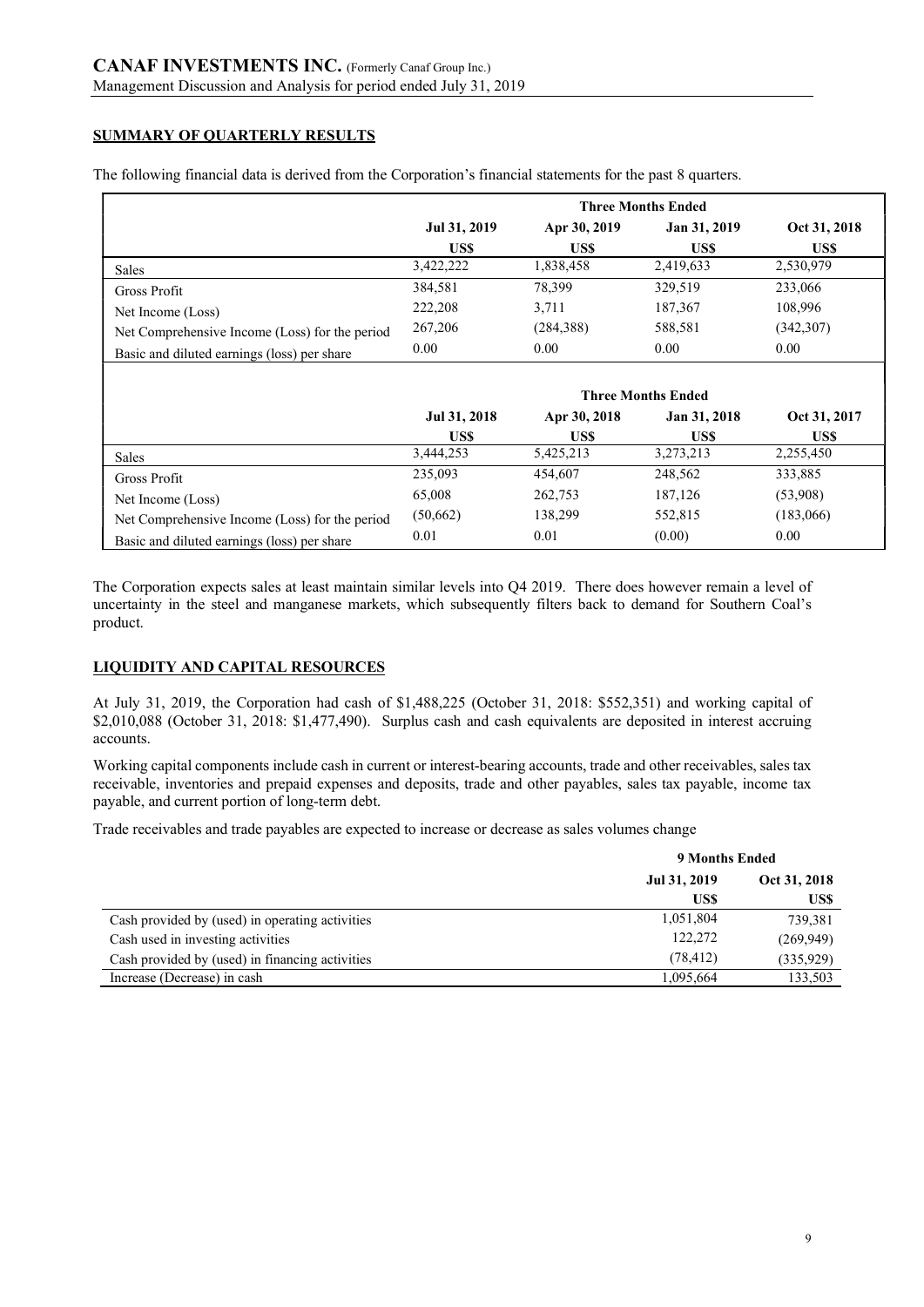Operations used \$1,051,804 in cash during the nine months of fiscal year-end 2019 (October 31, 2018 provided \$739,381) largely due to timing of supplier payments, as well as payment of dividend payment of \$135,442 to Amandla Amakhulu (Pty) Ltd, ("AAM"), a 100% black, privately owned, and ringfenced, company incorporated in South Africa, who acquired 30% of the issued shares of Southern Coal, from Canaf's wholly owned subsidiary, Quantum, for the value of 18 million Rand.

Except as described above, the Corporation's management is not aware of any other trends or other expected fluctuations in its liquidity that would create any deficiencies. The Corporation's management believes that its cash balances will be sufficient to meet the Corporation's short-term and long-term requirements for ongoing operations and planned growth. The Corporation does occasionally utilize cash reserves to offer suppliers earlier payment terms in return for more favorable rates.

## ECONOMIC DEPENDENCE

Sales from the Corporation's South African coal processing business have substantially been derived from two customers and as a result, the Corporation is economically dependent on these customers. The Corporation's exposure to credit risk is limited to the carrying value of its accounts receivable. As at July 31, 2019, trade receivables of \$1,299,636 (October 31, 2018: \$1,240,730) were due from these customers and were collected subsequent to quarter-end. The Corporation has, since the reporting date, started to supply a new customer which it hopes to secure with a long-term off-take agreement.

## REVENUE RECOGNITION

Revenue from the sale of calcined anthracite is recognized upon transfer of title, which is completed when the physical product is delivered to customers and collection is reasonably assured. Interest and other income are recognized when earned and collection is reasonably assured.

# COMMITMENT

The Corporation has an agreement to lease premises for its coal processing plant in South Africa for a term of ten years, expiring on December 31, 2020, with a monthly rent of Rand 35,000 (\$2,490). Future minimum annual lease payments are as seen below. The Corporation hopes to agree extended terms for the lease of its premises for a further 5 years, during 2019.

|      | US\$   |
|------|--------|
| 2019 | 7,471  |
| 2020 | 29,885 |
| 2021 | 4,980  |
|      | 42.337 |

## CONTRACTUAL OBLIGATIONS

The bank loan beared interest at 10.25% per annum, and matured on January 7, 2019.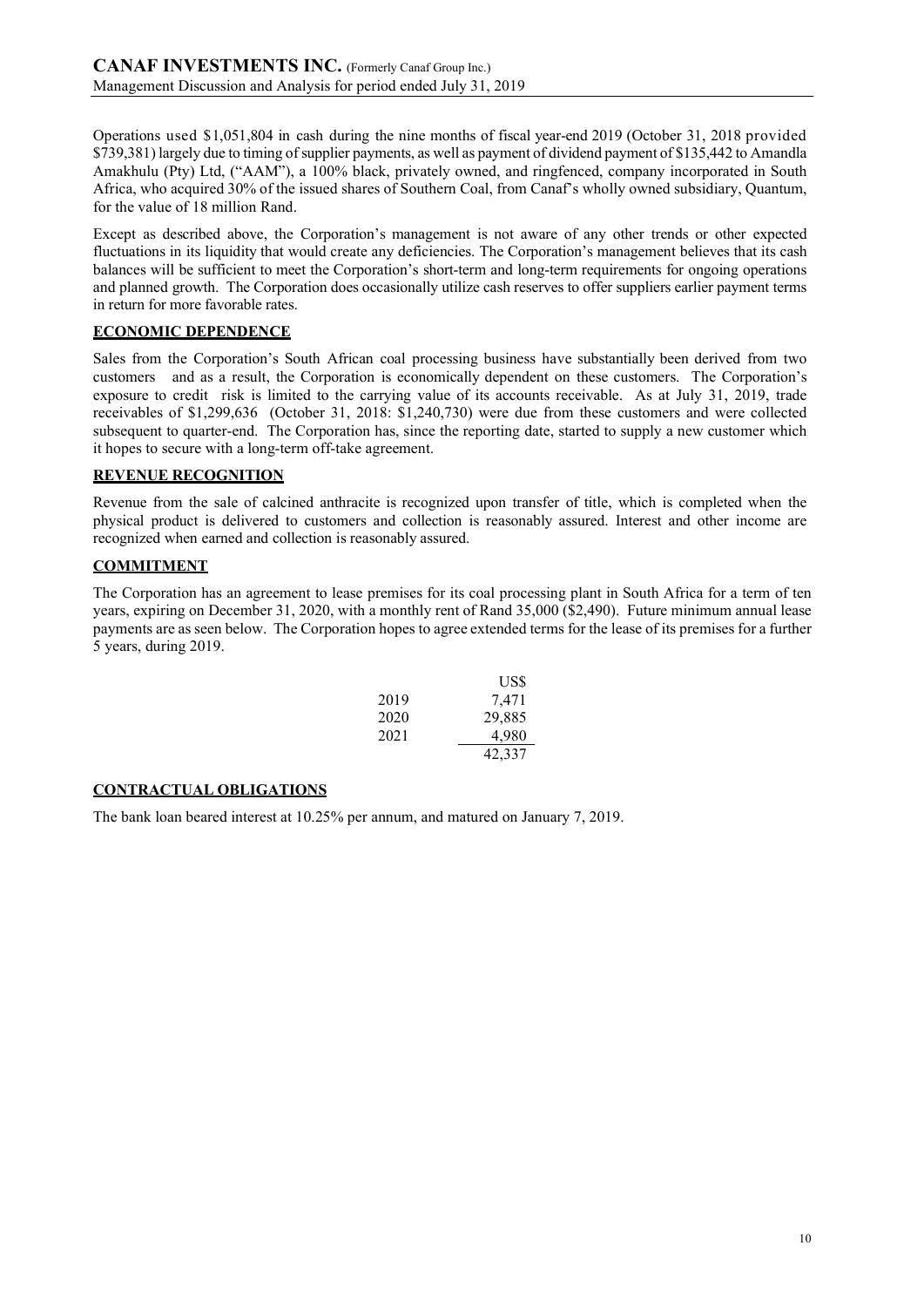## TRANSACTIONS WITH RELATED PARTIES

At the report date, key management consists of Christopher Way (CEO, President and a Director of the Corporation), Rebecca Williams (CFO and Director) appointed July 2018, David Way (Chairman of the Board and Director of the Corporation) and Kevin Corrigan (previous Independent Director of the Corporation) who subsequently resigned on the 1st August 2019 and has been replaced by Peter Wassenaar (Director).

Fees incurred for services by key management personnel during the nine-month period ended July 31, 2019 and 2018 were as follows:

|                        |                                                             | 9 Months Ended |               |
|------------------------|-------------------------------------------------------------|----------------|---------------|
|                        |                                                             | <b>Jul 31</b>  | <b>Jul 31</b> |
|                        |                                                             | 2019           | 2018          |
| <b>Services</b>        | Party                                                       | US\$           | US\$          |
| Professional Fees      | CFO and director of the Corporation                         | 19,755         | 9,490         |
| Professional Fees      | Former CFO and director of the Corporation                  |                | 28,921        |
| <b>Consulting Fees</b> | President, CEO and director of the Corporation              | 54,698         | 65,981        |
| Directors Fees         | Directors of the coal processing operations in South Africa | 86,865         | 99,260        |

## OFF-BALANCE SHEET ARRANGEMENTS

The Corporation has no off-balance sheet arrangements

### ACCOUNTING STANDARDS ISSUED BUT NOT YET EFFECTIVE

A number of new accounting standards, amendments to standards, and interpretations have been issued but not yet effective up the date of issuance of the Company's consolidated financial statements. The Company intends to adopt the following standards when it becomes effective.

### a) IFRS 9 – Financial Instruments

IFRS 9 as issued reflects the first phase of the IASBs work on the replacement of IAS 39 and applies to classification and measurement of financial assets as defined in IAS 39. The mandatory effective date has been set for annual periods beginning on or after January 1, 2018 with early adoption permitted. The Company does not intend to early adopt IFRS 9. Based on current facts and circumstances, the Company do not expect its financial performance or disclosure to be materially affected by the application of the standard.

#### b) IFRS 15 – Revenue from Contracts with Customers

IFRS 15 clarifies the principles for recognizing revenue from contracts with customers. IFRS 15 will also result in enhanced disclosures about revenue, provide guidance for transactions that were not previously addressed comprehensively, and improve guidance for multiple-element arrangements. The standard is effective for annual periods beginning on or after January 1, 2018 with early adoption permitted. The Company does not intend to early adopt IFRS 15. Based on current facts and circumstances, the Company do not expect its financial performance or disclosure to be materially affected by the application of the standard.

#### CRITICAL ACCOUNTING POLICIES AND ESTIMATES

The details of Canaf's accounting policies are presented in Note 2 of the unaudited Financial Statements for the quarter ended July 31, 2019. These policies are considered by management to be essential to understanding the processes and reasoning that go into the preparation of the Corporation's financial statements and the uncertainties that could have a bearing on its financial results.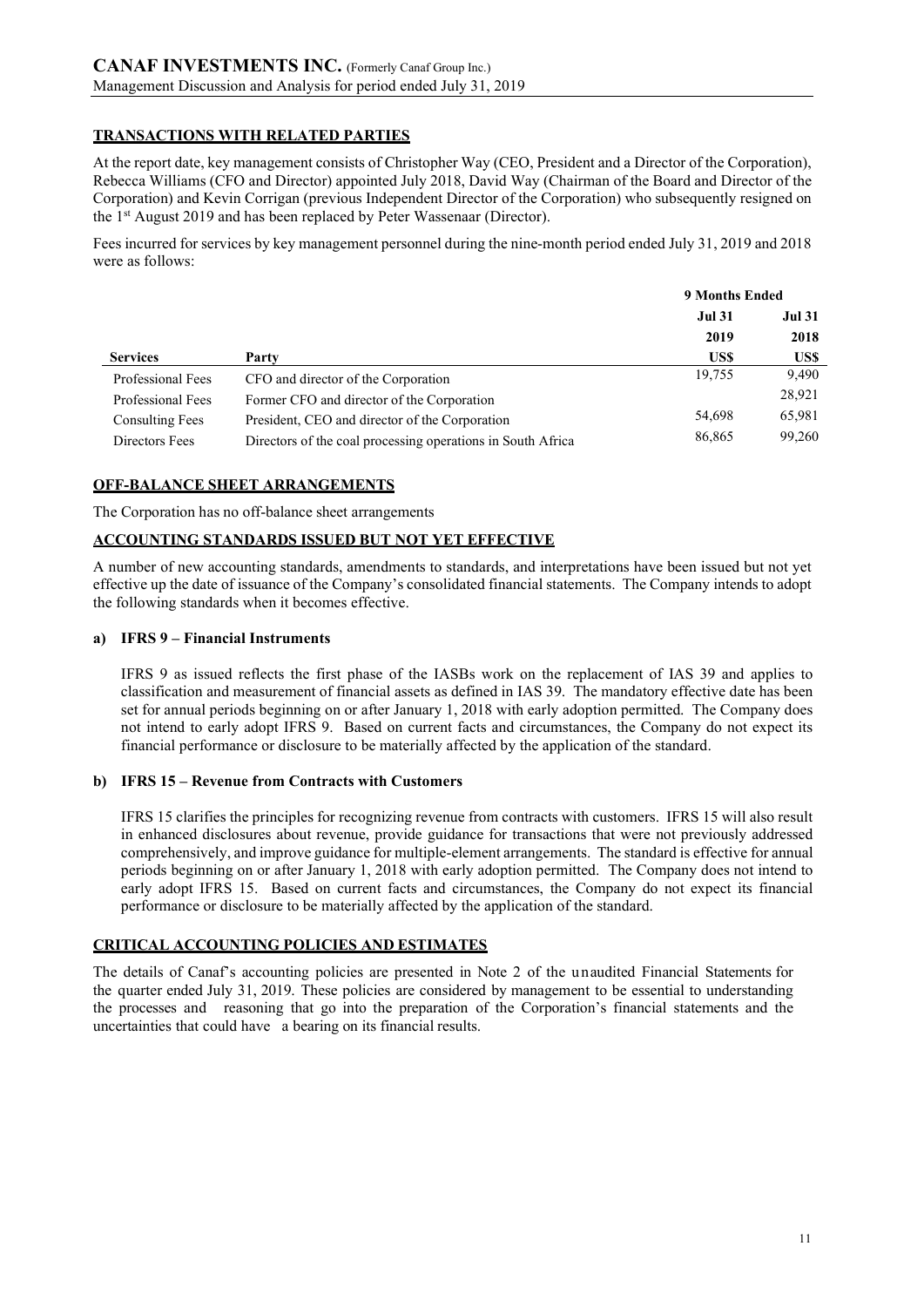### MANAGEMENT FINANCIAL RISKS

The Corporation is exposed to various risks in relation to financial instruments. The Corporation's financial assets and liabilities by category are summarized in Note 2(o) of the consolidated financial statements. The Corporation's risk management is coordinated by the board of directors and focuses on actively securing the Corporation's short to medium-term cash flows and raising finances for the Corporation's capital expenditure program. The Corporation does not actively engage in the trading of financial assets for speculative purposes. The most significant financial risks to which the Corporation is exposed are described below.

#### Foreign Currency Risk

Foreign exchange risk arises because of fluctuations in exchange rates. The Corporation conducts a significant portion of its business activities in foreign currencies. The Corporation's subsidiaries, principally located in South Africa, routinely transact in the local currency, exposing the Corporation to potential foreign exchange risk in its financial position and cash flows.

The assets, liabilities, revenue and expenses that are denominated in foreign currencies will be affected by changes in the exchange rate between the United States dollar and these foreign currencies. The Corporation has outstanding debt obligations that are payable in South African Rand. The Corporation does not currently use financial instruments to mitigate this risk.

### Credit Risk

Credit risk is the risk of loss associated with counterparty's inability to fulfill its payment obligations. The Corporation limits its exposure to credit loss for cash by placing its cash with high quality financial institutions and for trade receivable by performing standard credit checks. The credit risk for cash and trade receivables is considered negligible since the counterparties are reputable banks with high quality external credit ratings and customers with no history of default.

The Corporation has a credit risk exposure related to its economic dependence on two customers for its calcine sales. The Corporation has assessed its exposure to credit risk and has determined that no significant risks exist from these concentrations of credit.

#### Liquidity Risk

Liquidity risk is the risk that the Corporation will not be able to meet its financial obligations when they become due. The Corporation ensures, as far as reasonably possible, that it will have sufficient capital in order to meet short-term business requirements, after taking into account cash flows from operations and the Corporation's holdings of cash. The Corporation has a working capital of \$2,010,088 as at July 31, 2019. There can be no assurance that the Corporation will be successful with generating and maintaining profitable operations or will be able to secure future debt or equity financing for its working capital and expansion activities.

#### Interest Rate Risk

Interest rate risk is the risk that future cash flows will fluctuate as a result of changes in market interest rates. The Corporation is not exposed to significant interest rate risk.

#### Commodity Price Risk

The Corporation's revenues, earnings and cash flows are directly related to the volume and price of calcine sold and are sensitive to changes in market prices over which it has little or no control. The Corporation has the ability to address its price-related exposures through the use of sales contracts.

### Fair Value

The Corporation uses the following hierarchy for determining fair value measurements:

- Level 1: Quoted prices in active markets for identical assets or liabilities.
- Level 2: Other techniques for which all inputs which have a significant effect on the recorded fair value are observable, either directly or indirectly.
- Level 3: Techniques which use inputs that have a significant effect on the recorded fair value that is not based on observable market data.

The level within which the financial asset or liability is classified is determined based on the lowest level of significant input to the fair value measurement.

The Corporation's financial assets measured at fair value through profit or loss use Level 1 valuation techniques during the year ended October 31, 2018. The carrying values of the Corporation's financial assets and liabilities approximate their fair values as at July 31, 2019.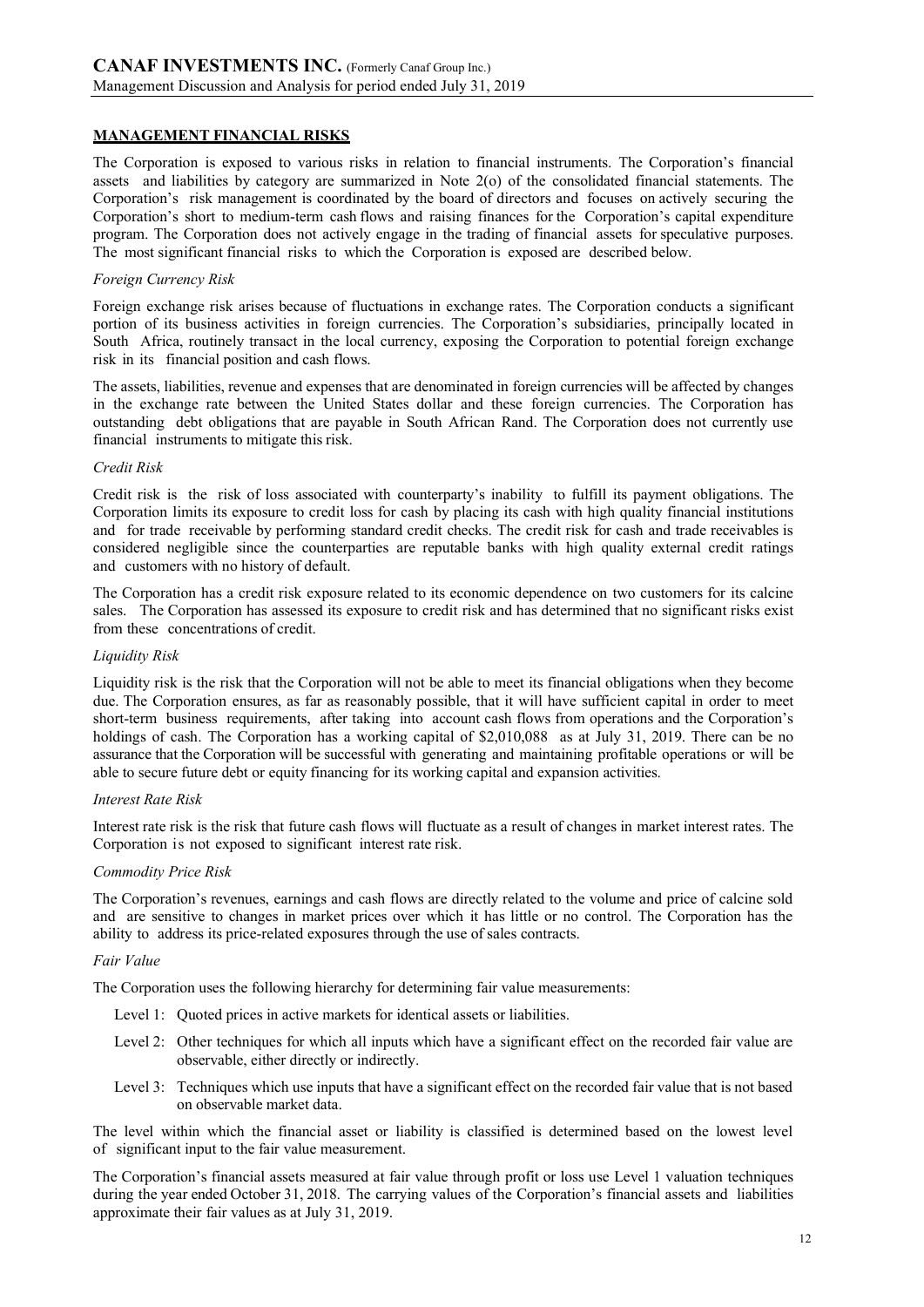### CAPITAL RISK MANAGEMENT

The Corporation's objectives in managing its capital are to ensure adequate resources are available to fund its coal processing business in South Africa, to seek out and acquire new projects of merit, and to safeguard its ability to continue as a going concern. The Corporation manages its share capital as capital, which as at July 31, 2019 totaled \$8,079,463 (2018: \$8,079,463).

The Corporation manages its capital structure in a manner that provides sufficient funding for operational and capital expenditure activities. Funds are secured through the sale of calcine in South Africa and, when necessary, through debt funding or equity capital raised by means of private placements. There can be no assurances that the Corporation will be able to obtain debt or equity capital in the case of operating cash deficits.

The Corporation may, from time to time, invest capital that is surplus to immediate operational needs in shortterm, liquid, and highly rated financial instruments held with major financial institutions, or in marketable securities. The Corporation may also, from time to time, enter into forward foreign exchange and commodity price contracts to hedge a portion of its exposure to movements in foreign exchange and commodity prices.

The Corporation has no externally imposed capital requirements and has not paid or declared any dividends since the date of incorporation, nor are any contemplated in the foreseeable future. There were no changes in the Corporation's approach to capital management during the quarter ended July 31, 2019.

### RISKS AND UNCERTAINTIES

The Corporation is subject to a number of risk factors due to the nature of the mining business in which it is engaged, including movements in commodity prices, which are difficult to forecast. The Corporation seeks to counter these risks as far as possible by selecting exploration areas on the basis of their recognized geological potential to host economic deposits.

The Corporation's assets are of indeterminate value. For further particulars see the financial statements filed on www.sedar.com.

#### Exploration and Development

The Corporation is not currently engaged in any exploration or development projects.

#### Operating Hazards and Risks

Operations in which the Corporation has a direct or indirect interest will be subject to all the hazards and risks normally incidental to exploration, development and production of resources, any of which could result in work stoppages, damage to persons or property and possible environmental damage. Although the Corporation has or will obtain liability insurance in an amount which it considers adequate, the nature of these risks is such that liabilities might exceed policy limits, the liabilities and hazards might not be insurable, or the Corporation might not elect to insure itself against such liabilities due to high premium costs or other reasons, in which event the Corporation could incur significant costs that could have a material adverse effect upon its financial condition.

#### Metal and Mineral Prices

Factors beyond the control of the Corporation affect the price and marketability of gold and other metals and minerals. Metal and mineral prices have fluctuated widely, particularly in recent years and are affected by numerous factors including international, economic and political trends, expectations of inflation, currency exchange fluctuations, interest rates, global or regional consumption patterns, speculative activities and worldwide production levels. The effect of these factors on the Corporation's future prospects cannot accurately be predicted.

#### Political Risk

Quantum and Canaf Investments is located in South Africa and consequently the Corporation will be subject to certain risks, including currency fluctuations, electricity outages and possible political or economic instability, and exploration and production activities may be affected in varying degrees by political stability and government regulations relating to the industry. Any changes in regulations or shifts in political attitudes are beyond the control of the Corporation and may adversely affect its business. Exploration may be affected in varying degrees by government regulations with respect to restrictions on future exploitation and production, price controls, export controls, foreign exchange controls, income taxes, expropriation of property, environmental legislation and site safety.

#### Environmental Factors

All phases of the Corporation's operations will be subject to environmental regulation in South Africa.

Environmental legislation is evolving in a manner which will require stricter standards and enforcement, increased fines and penalties for non-compliance, more stringent environmental assessments of proposed projects and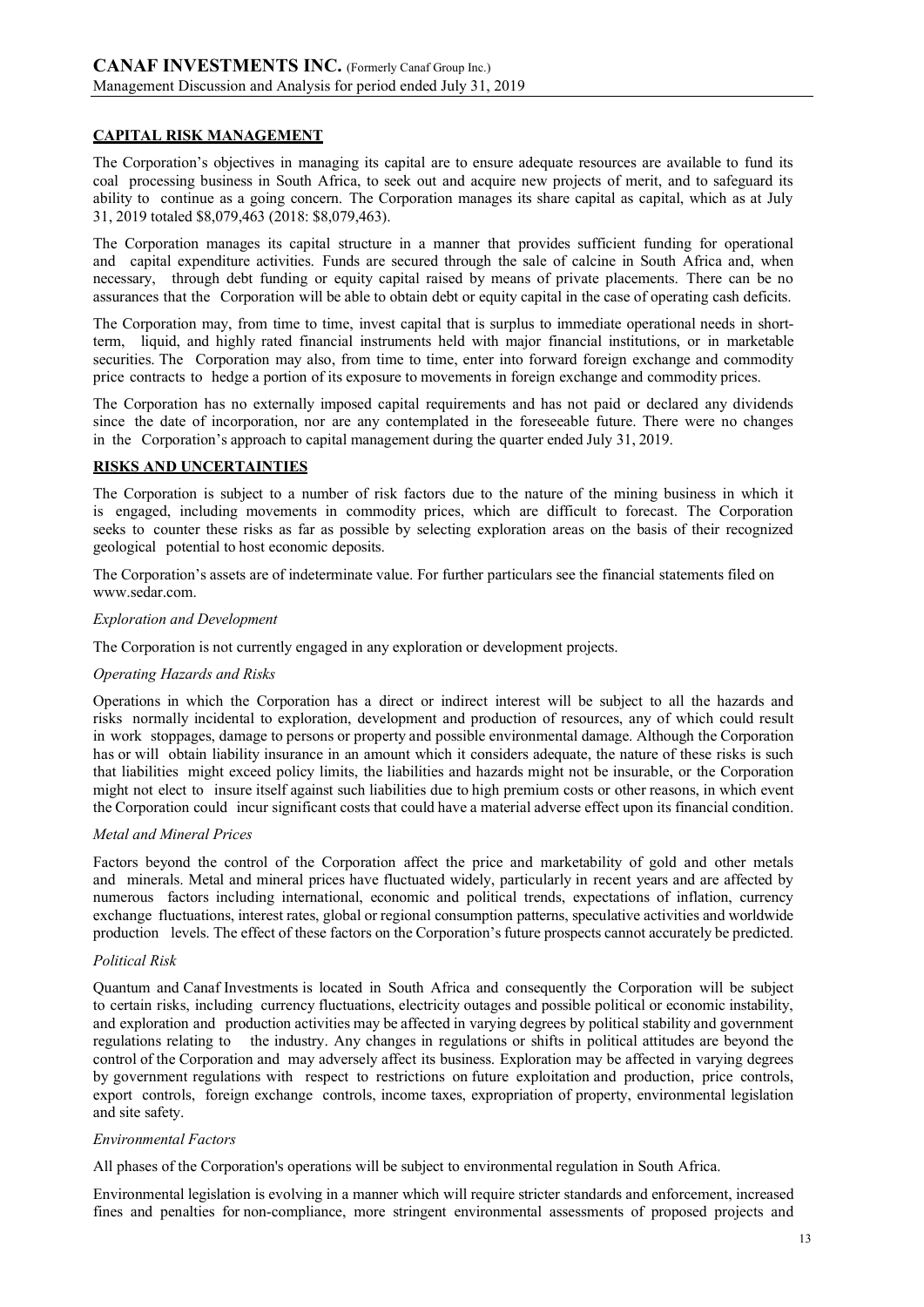a heightened degree of responsibility for companies and their officers, directors and employees. In addition, certain types of operations require the submission and approval of environmental impact assessments. Environmental assessments of proposed projects carry a heightened degree of responsibility for companies and directors, officers and employees. The cost of compliance with changes in governmental regulations has a potential to reduce the profitability of operations. The exploration, development and production activities of the Corporation will require certain permits and licenses from various governmental authorities and such operations are and will be governed by laws and regulations governing exploration, development and production, labour standards, occupational health, waste disposal, toxic substances, land use, environmental protection, safety and other matters. Companies engaged in exploration activities generally experience increased costs and delays as a result of the need to comply with applicable laws, regulations and permits. There can be no assurance that all licenses and permits which the Corporation may require to carry out exploration and development of its projects will be obtainable on reasonable terms or on a timely basis, or that such laws and regulations would not have an adverse effect on any project that the Corporation may undertake.

#### Cash Flows and Additional Funding Requirements

Although since the acquisition of Quantum, the Corporation has significant revenues from operations, the majority of sources of funds currently available to the Corporation for any future acquisition and development projects will in large portion be derived from the issuance of equity or project finance debt. Although the Corporation presently has sufficient financial resources and has been successful in the past in obtaining equity and debt financing to undertake its currently planned exploration and development programs, there is no assurance that it will be able to obtain adequate financing in the future or that such financing will be on terms advantageous to the Corporation.

#### Title to Assets

Although the Corporation has or will receive title options for any concessions in which it has or will acquire a material interest, there is no guarantee that title to such concessions will be not challenged or impugned. In some countries, the system for recording title to the rights to explore, develop and mine natural resources is such that a title opinion provides only minimal comfort that the holder has title. Also, in many countries, claims have been made and new claims are being made by aboriginal peoples that call into question the rights granted by the governments of those countries.

#### Enforcement of Civil Liabilities

Substantially all of the assets of the Corporation will be located outside of Canada, with the directors and officers of the Corporation being resident outside of Canada also. As a result, it may be difficult or impossible to enforce judgments granted by a court in Canada against the assets of the Corporation or the directors and officers of the Corporation residing outside of Canada.

#### Management

The Corporation is dependent on a relatively small number of key employees, the loss of any of whom could have an adverse effect on the Corporation.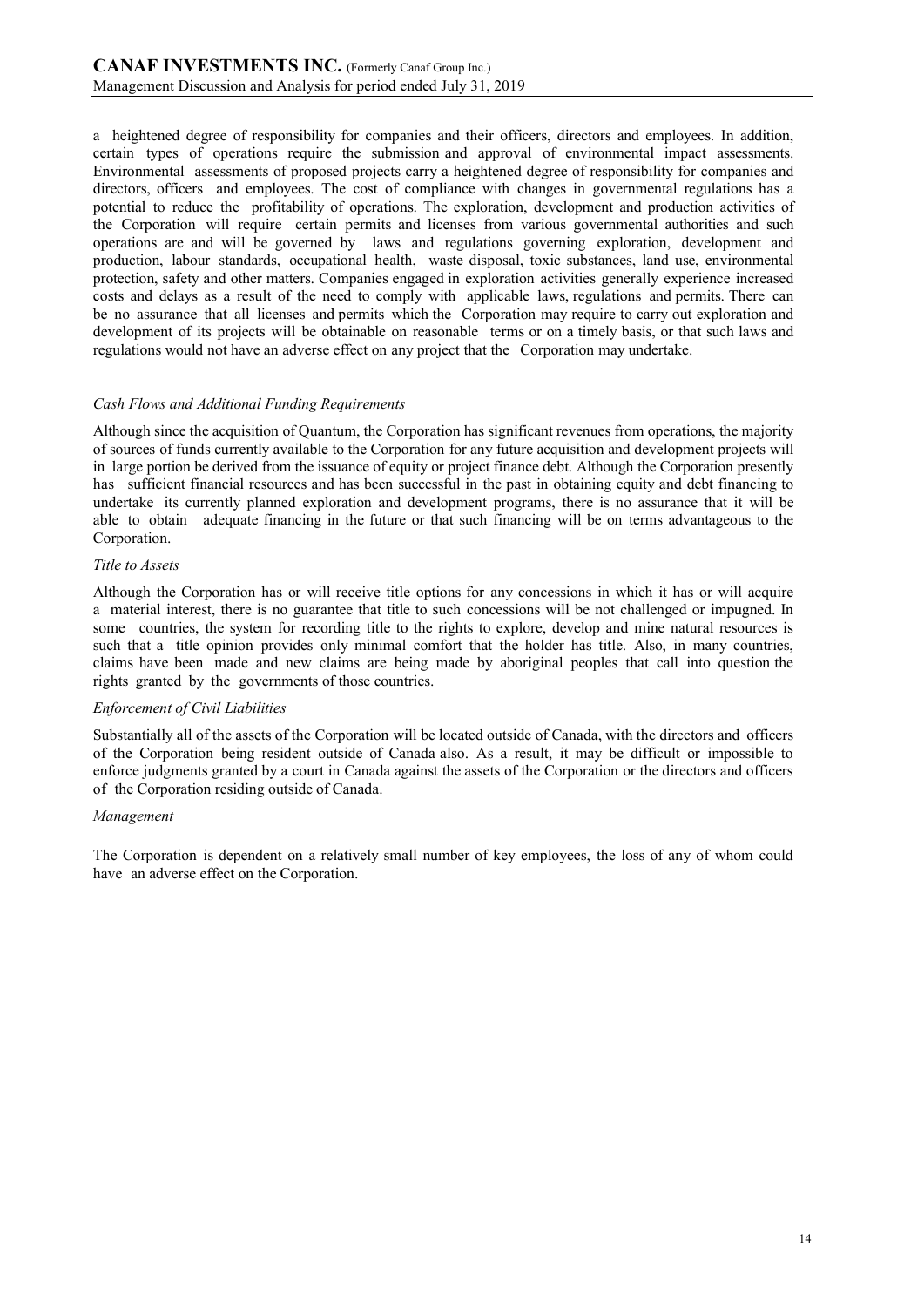# CAUTIONARY STATEMENTS ON FORWARD-LOOKING INFORMATION

This MD&A together with the Corporation's consolidated financial statements for the quarter ended July 31, 2019 contain certain statements that may be deemed "forward-looking statements". All statements in this MD&A, other than statements of historical fact, that address exploration drilling, exploitation activities and events or developments that the Corporation expects to occur, are forward looking statements. Forward looking statements in this document are statements that are not historical facts and are generally, but not always, identified by the words "expects", "plans", "anticipates", "believes", "intends", "estimates", "projects", "potential" and similar expressions, or that events or conditions "will", "would", "may", "could" or "should" occur. Information inferred from the interpretation of drilling results and information concerning resource estimates may also be deemed to be forward looking statements, as it constitutes a prediction of what might be found to be present when and if a project is actually developed. Although the Corporation believes the expectations expressed in such forward-looking statements are based on reasonable assumptions, such statements are not guarantees of future performance and actual results may differ materially from those in the forward-looking statements.

Inherent in forward-looking statements are risks and uncertainties beyond the Corporation's ability to predict or control, including risks that may affect the Corporation's operating or capital plans, including risks generally encountered in the exploration and development of natural resource properties, such as unusual or unexpected geological formations, unanticipated metallurgical difficulties, ground control problems, process upsets and equipment malfunctions; risks associated with labour and unavailability of skilled labour; fluctuations in the market prices of the Corporation's principal products, which are cyclical and subject to substantial price fluctuations; risks created through competition for natural resource properties; risks associated with lack of access to markets; risks associated with mineral and resource estimates, including the risk of errors in assumptions or methodologies; risks posed by fluctuations in exchange rates and interest rates, as well as general economic conditions; risks associated with environmental compliance and permitting, including those created by changes in environmental legislation and regulation; risks associated with the Corporation's dependence on third parties in the provision of transportation and other critical services; risks associated with aboriginal title claims and other title risks; social and political risks associated with operations in foreign countries; and risks associated with legal proceedings.

Actual results and developments are likely to differ, and may differ materially, from those expressed or implied by the forward-looking statements contained in this MD&A. Such statements are based on a number of assumptions which may prove to be incorrect, including, but not limited to, the following assumptions: that there is no material deterioration in general business and economic conditions; that there is no unanticipated fluctuation of interest rates and foreign exchange rates; that the supply and demand for, deliveries of, and the level and volatility of commodity prices develop as expected; that the Corporation receives regulatory and governmental approvals as are necessary on a timely basis; that the Corporation is able to obtain financing as necessary on reasonable terms; that there is no unforeseen deterioration in the Corporation's activity costs; that the Corporation is able to continue to secure adequate transportation as necessary for its exploration activities; that the Corporation is able to procure equipment and supplies, as necessary, in sufficient quantities and on a timely basis; that exploration activity timetables and capital costs for the Corporation's planned projects are not incorrectly estimated or affected by unforeseen circumstances; that costs of closure of various operations are accurately estimated; that there are no unanticipated changes to market competition; that the Corporation's estimates in relation to its natural resource interests are within reasonable bounds of accuracy (including with respect to size, grade and recoverability of mineral projects) and that the geological, operational and price assumptions on which these are based are reasonable; that no environmental and other proceedings or disputes arise; and that the Corporation maintains its ongoing relations with its employees, consultants and advisors.

Readers are cautioned that the foregoing list of important factors and assumptions is not exhaustive. Forwardlooking statements are not guarantees of future performance. Events or circumstances could cause the Corporation's actual results to differ materially from those estimated or projected and expressed in, or implied by, these forward- looking statements. The Corporation undertakes no obligation to update publicly or otherwise revise any forward- looking statements or the foregoing list of factors, whether as a result of new information or future events or otherwise, except as may be required under applicable laws.